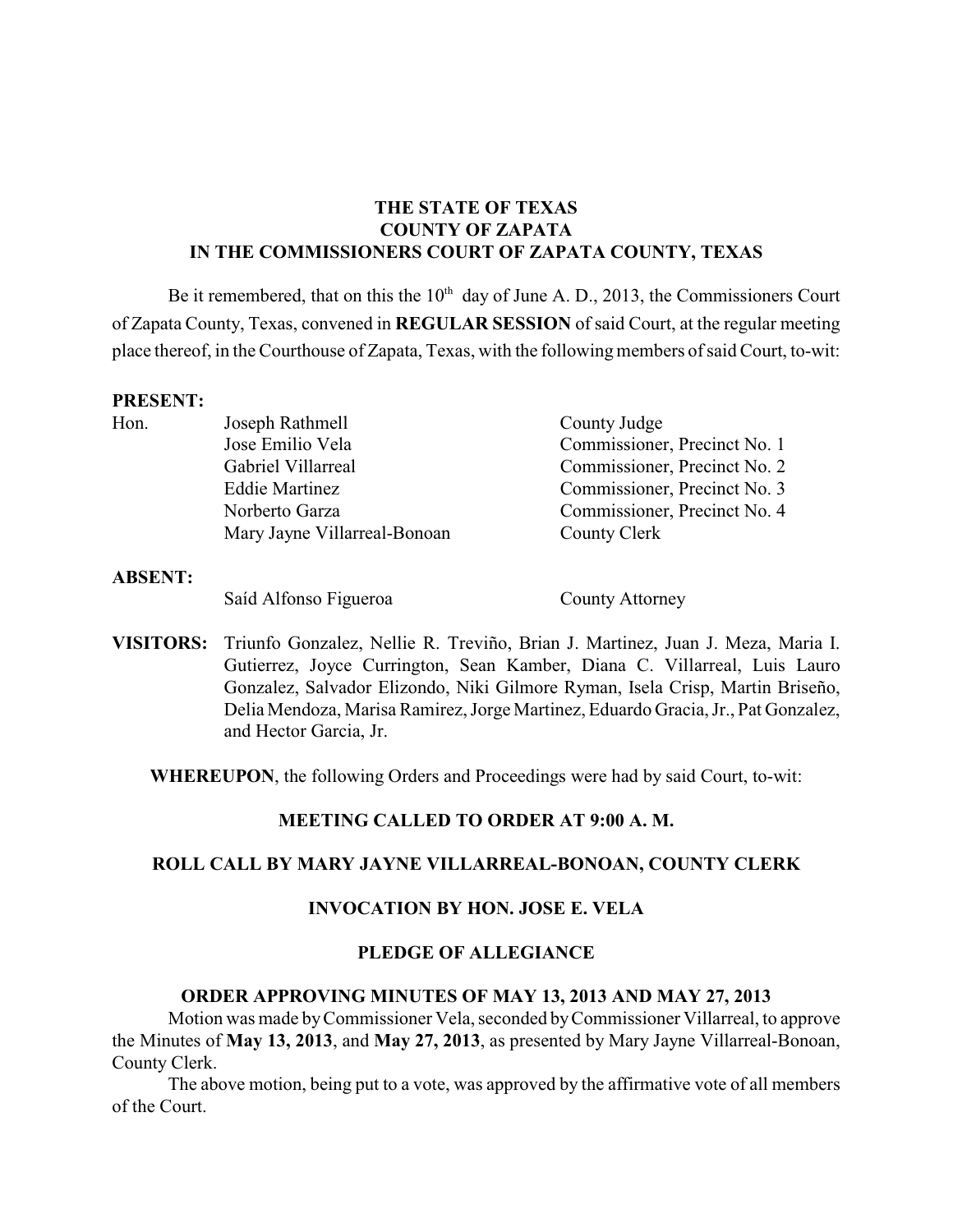#### **UPDATE ON POOL AND LITTLE LEAGUE**

Brian Martinez, from the Zapata County Judge's Office, gave a brief update on behalf of Ramiro Hernandez. The Pool has been open as of June 6, 2013. All Valley Pool requested payment of \$514 since work will be completed this week.

Little League will close June 4, 2013 and election of officers will be held.

#### **MONTHLY REPORT OF ZAPATA FAMILY MEDICAL CLINIC**

Mr. Sean Kamber of Laredo Medical Center presented Commissioners Court with the monthly report for May 2013. No significant difference changes occurred this past month. The EMR (Electronic Medical Records) System has been successfully implemented. The clinic is once again certified for drug testing.

#### **REPORT BY CHIEF MEZA ON FIRE DEPARTMENT**

J.J. Meza, Zapata County Fire Chief, reported that \$84,000 were collected in May. He also informed the Court that while responding to a 911 call, the ambulance had been involved in an automobile accident with a lady who ran a red light in Laredo and collided with the ambulance. The ambulance driver was given a drug test. The ambulance was driven back to Zapata, but will need repairs. The lady involved in the accident was insured and a police report was made. The Fire Department is down to 3 ambulance units and an older unit will also be available.

Judge Rathmell commended the Fire Department for picking up trash at boat ramp.

#### **MONTHLY REPORT BY ZAPATA COUNTY TAX ASSESSOR/COLLECTOR**

Luis Lauro Gonzalez, Zapata County Tax Assessor/Collector, reported Hotel/Motel Tax in the amount of \$7,386.53. Oso Blanco and Aqua Lakeview Inn are delinquent and have not submitted payment for the Hotel/Motel Tax. A grand total of \$100,185.73 has been collected for the current fiscal year (October - 2012 - May 2013). Taxes collected are at a 93% average for the year.

#### **ORDER APPROVING INVOICES**

Motion was made by Commissioner Martinez, seconded by Commissioner Garza, to approve invoices as presented by Triunfo Gonzalez, County Auditor. Including invoice to All Valley Pool and Patricio Hernandez. Voided invoices have been deducted.

The above motion, being put to a vote, was approved by the affirmative vote of all members of the Court.

#### **ORDER APPROVING CHECKS ISSUED**

Motion was made by Commissioner Vela, seconded by Commissioner Garza, to approve checks issued as requested by Hon. Romeo Salinas, County Treasurer. Including checks for All Valley Pool and Patricio Hernandez.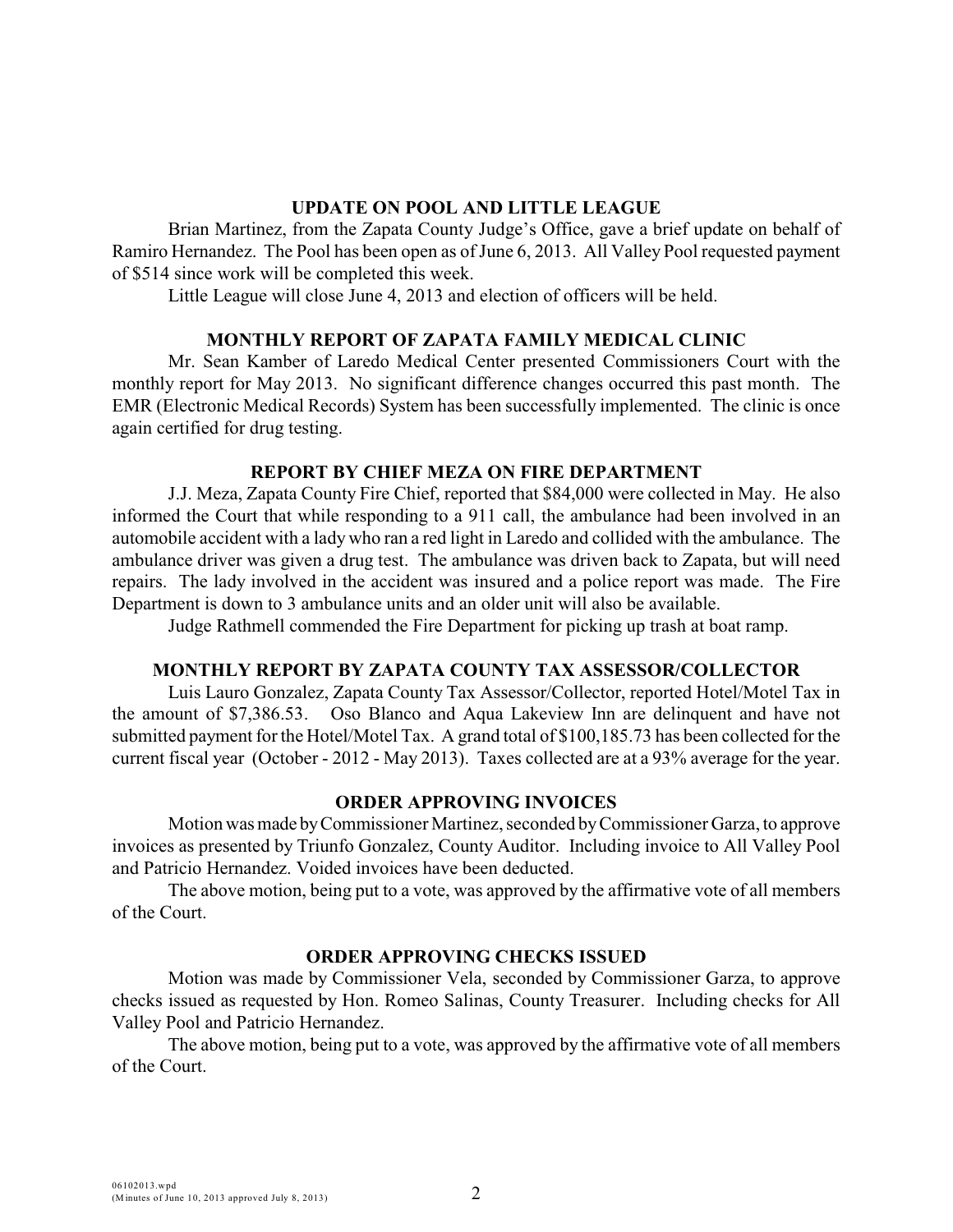#### **ORDER APPROVING TREASURER'S REPORT**

Motion was made by Commissioner Garza, seconded by Commissioner Villarreal, to approve Treasurer's Report as presented by Romeo Salinas, County Treasurer. No deposits were made by Justice of the Peace, Precinct 2 for the month of May.

New time clocks are up and running and will become mandatory by the end of the month.

The above motion, being put to a vote, was approved by the affirmative vote of all members of the Court.

# **ORDER ACCEPTING TEXAS DEPARTMENT OF TRANSPORTATION'S OFFER REGARDING VELEÑO BRIDGE PROJECT LIFT STATION**

Motion was made by Commissioner Vela, seconded by Commissioner Garza, to accept the Texas Department of Transportation's offer regarding the Veleño Bridge Project Lift Station and to authorize the Zapata County Judge to sign all necessary documents as requested by Hon. Joe Rathmell, County Judge. TxDot will pay \$635,785.00 for the purchase of the ROW, lift station will be constructed out of the ROW.

The above motion, being put to a vote, was approved by the affirmative vote of all members of the Court.

# **ORDER APPROVING PROFESSIONAL SERVICES PROPOSAL BY CAROLYN ARNOLD FOR CCAC**

Motion was made byCommissioner Vela, seconded by Commissioner Martinez, to approve the professional services proposal byMs. Carolyn Arnold, President/CEO for CCAC, Inc. in regards to service proposal available to assist Zapata County as requested by Hon. Jose E. Vela, Commissioner Pct. 1.

The above motion, being put to a vote, was approved by the affirmative vote of all members of the Court.

# **ORDER TO TABLE REQUEST BY BRIAN MARTINEZ REGARDING FEE SCHEDULE FOR OSWALDO H. AND JUANITA G. RAMIREZ EXHIBIT HALL**

Motion was made by Commissioner Martinez, seconded by Commissioner Garza, to table request by Brian Martinez, of the Zapata County Judge's Office, regarding the setting of a fee schedule for the Oswaldo H. And Juanita G. Ramirez Exhibit Hall. Brian Martinez and Chief Meza will check on the capacity of the building. Renters would have to provide tables and chairs and no amenities will be removed.

The above motion, being put to a vote, was approved by the affirmative vote of all members of the Court.

#### **ORDER APPROVING PURCHASE OF IPADS FOR JUSTICES OF THE PEACE**

Motion was made by Commissioner Villarreal, seconded by Commissioner Martinez, to approve the purchase of 3 Apple iPads for the Justice of the Peace in Precinct 1, Precinct 2 and Precinct 4 in the amount of \$2,725.42 to be paid from the Technology Fund line item 62-582-392 as requested by Triunfo Gonzalez, County Auditor.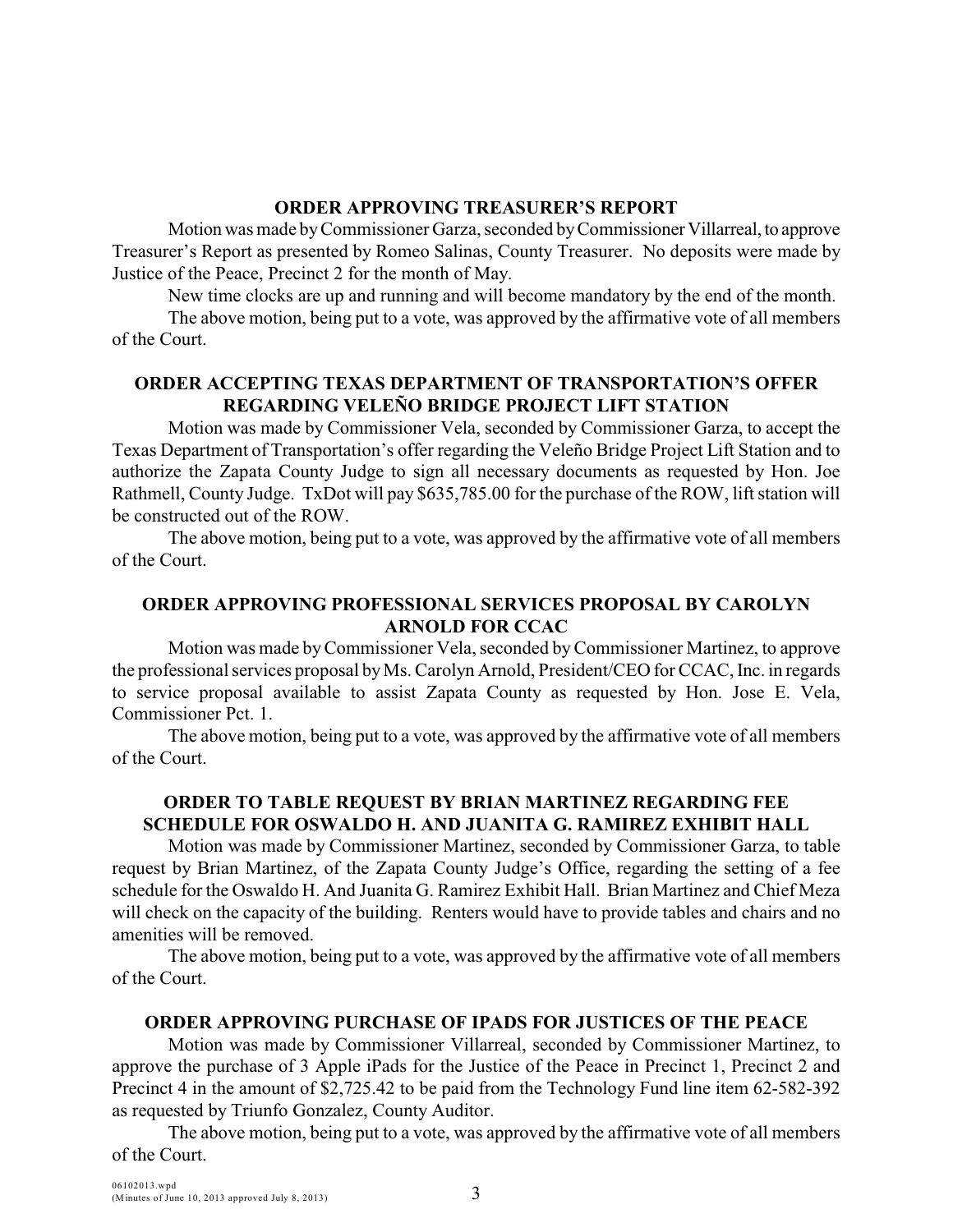### **ORDER APPROVING INSTALLATION OF UNDERGROUND FIBER-OPTIC LINE AT CORNER OF HWY 83 AND LASSO LANE BY FIBER LIGHT**

Motion was made by Commissioner Villarreal, seconded by Commissioner Martinez, to approve the installation of an underground fiber-optic line at the corner of Hwy 83 and Lasso Lane by Fiber Light as requested by Hon. Joe Rathmell, County Judge.

The above motion, being put to a vote, was approved by the affirmative vote of Commissioner Villarreal, Martinez, and Garza. Commissioner Vela voted against, Motion carried.

## **ORDER ACCEPTING RESIGNATION FROM GABRIEL VILLARREAL III, ZAPATA COUNTY CONSTABLE PCT. 1**

Motion was made by Commissioner Garza, seconded by Commissioner Martinez, to accept the resignation from Gabriel Villarreal III, Zapata County Constable Pct. 1, effective May 31, 2013 as requested by Hon. Joe Rathmell, County Judge.

The above motion, being put to a vote, was approved by the affirmative vote of all members of the Court.

# **ORDER APPROVING APPOINTMENT OF MR. SALVADOR ELIZONDO TO FILL POSITION VACATED BY ZAPATA COUNTY CONSTABLE PCT. 1**

Motion was made byCommissioner Vela, seconded by Commissioner Villarreal, to approve the appointment of Mr. Salvador Elizondo, certified peace officer, to fill position of vacated Zapata County Constable Pct. 1, in compliance with TEX LG CODE ANN § 87.41: Vacancies filled by appointment of Commissioner's Court as requested by Hon. Jose E. Vela, Commissioner Pct. 1.

The above motion, being put to a vote, was approved by the affirmative vote of all members of the Court.

### **ORDER APPROVING FINANCIAL SUPPORT FOR 2013 WORLD RECORD ENCAMPMENT**

Motion was made byCommissioner Vela, seconded byCommissioner Martinez, to approve financial support for the 2013 World Record ENCAMPMENT and/or assistance in obtaining third party sponsorships. Support in an amount of \$3,000 will be used out of the sesquicentennial funds account and \$2,000.00 from airport funds which will be paid to The British Broadcasting Company (BBC) who is interested in filming the event this year and will be utilizing their blimp and helicopters as requested by Charlie Avaritt.

The above motion, being put to a vote, was approved by the affirmative vote of all members of the Court.

#### **ORDER INSTALLING SPEED HUMPS**

Motion was made by Commissioner Martinez, seconded by Commissioner Garza, to approve installation of a speed hump at Flores Memorial Park on  $3<sup>rd</sup>$  Avenue (between Glenn and Delmar Streets) as requested by Hon. Jose E. Vela, Commissioner Pct. 1.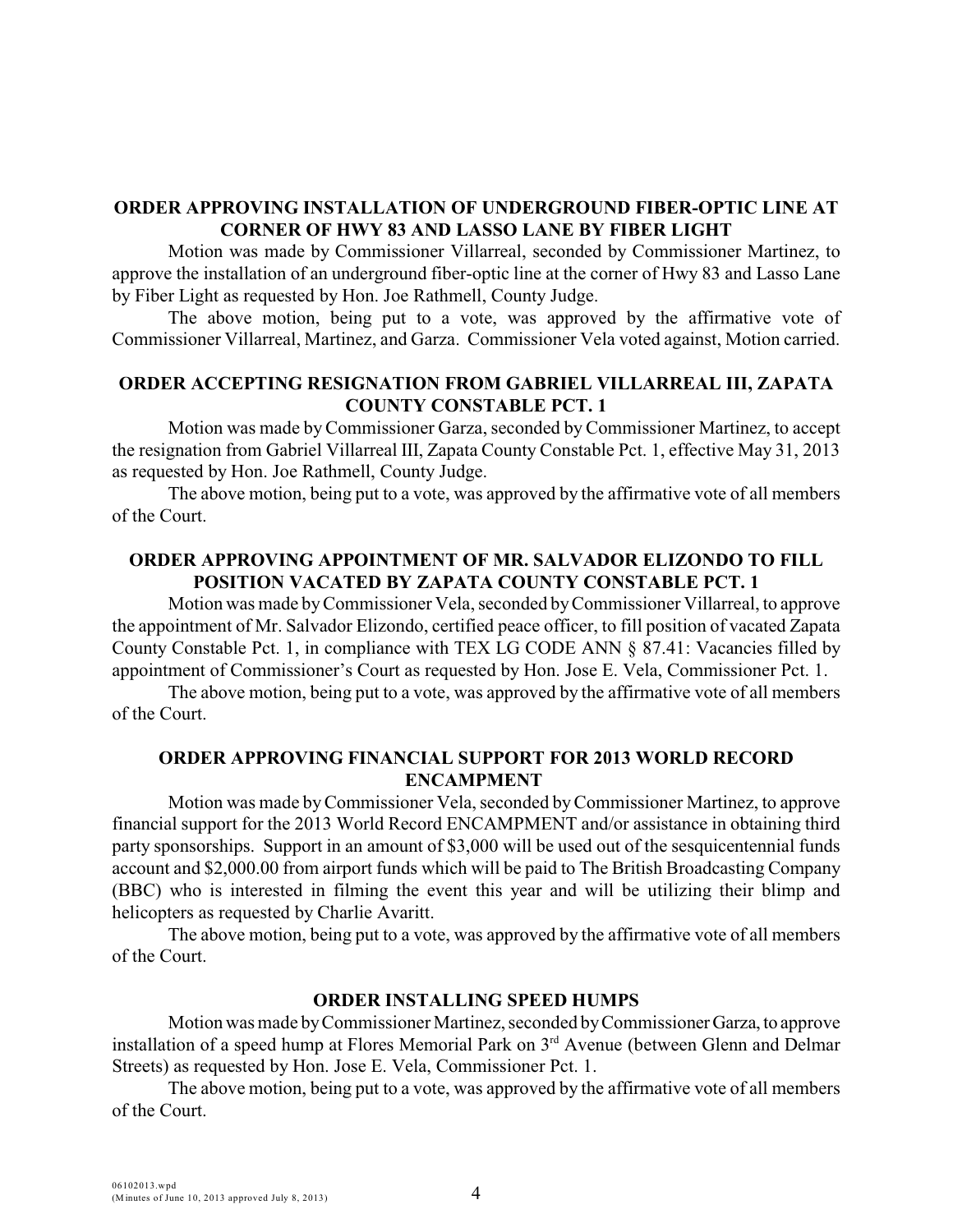Motion was made by Commissioner Martinez, seconded by Commissioner Garza, to approve installation of a speed hump at 1513 Jackson Street in Zapata as requested by Hon. Gabriel Villarreal, Commissioner Pct. 2.

The above motion, being put to a vote, was approved by the affirmative vote of all members of the Court.

Motion was made by Commissioner Martinez, seconded by Commissioner Garza, to approve installation of a speed hump at 5421 McAllen Lane as requested by Hon. Eddie Martinez, Commissioner Pct. 3.

The above motion, being put to a vote, was approved by the affirmative vote of all members of the Court.

#### **ORDER APPROVING LINE ITEM TRANSFER**

Motion was made by Commissioner Garza, seconded by Commissioner Vela, to approve the following line item transfer:

| From: Non Department  | 10-409-482 Insurance-General | \$25,000.00 |
|-----------------------|------------------------------|-------------|
| To:<br>Non Department | 10-409-730 Consulting Fees   | \$25,000.00 |

in order to meet budget requirements as requested by Triunfo Gonzalez, County Auditor.

The above motion, being put to a vote, was approved by the affirmative vote of all members of the Court.

Motion was made by Commissioner Garza, seconded by Commissioner Martinez, to approve the following line item transfer:

|     | From: Non Department | 10-370-901 | Royalties                                                                             | \$10,000.00 |
|-----|----------------------|------------|---------------------------------------------------------------------------------------|-------------|
| To: | Non Department       |            | 10-409-464 Co. Property/Repairs                                                       | \$10,000.00 |
|     |                      |            | in order to meet budget requirements as requested by Hon. Joe Rathmell, County Judge. |             |

The above motion, being put to a vote, was approved by the affirmative vote of all members of the Court.

#### **PUBLIC COMMENT**

Maria Barragan and Anna Holcomb came before the court to complain about Grande Garbage. Mrs. Barragan presented the Court with pictures of overflowing garbage containers and trash cans that are not picked up on the scheduled days. Trash is scheduled to be picked up once per week, however, Ms. Barragan and Mrs. Holcomb stated that there are times when it is only picked up twice per month. Failure to pick up the trash cans presents a problem because the leash laws are not obeyed, and if food is thrown out, dogs knock down the trash cans littering the neighborhood.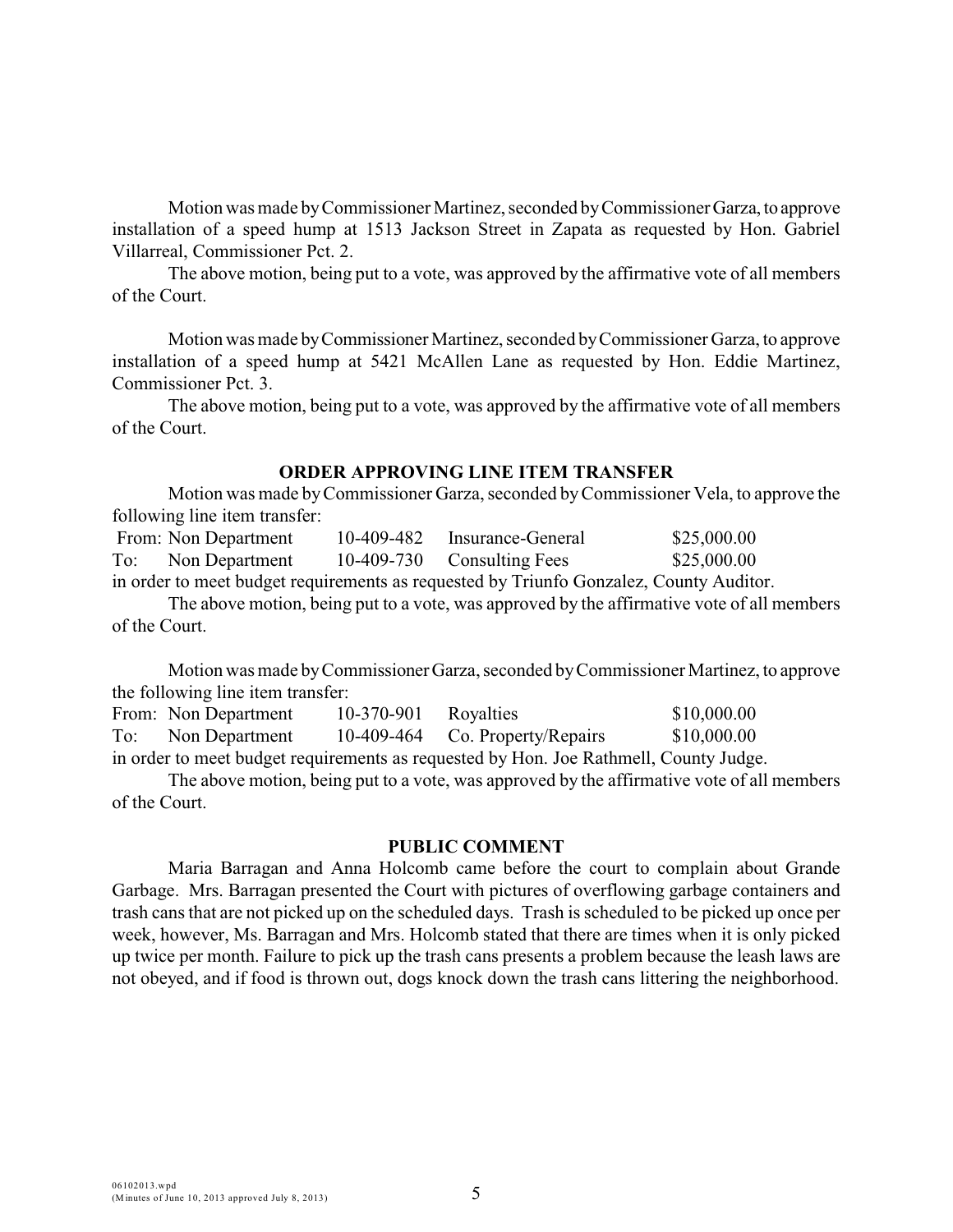# **MOTION WAS MADE BY COMMISSIONER MARTINEZ, SECONDED BY COMMISSIONER VILLARREAL, TO ENTER INTO EXECUTIVE SESSION**

# **MOTION WAS MADE BY COMMISSIONER GARZA, SECONDED BY COMMISSIONER MARTINEZ, TO RETURN TO REGULAR SESSION**

# **ORDER TO TABLE REQUEST BY HECTOR URIBE REGARDING ANNUAL JUNE REVIEW OF FRANCHISE AGREEMENT WITH PATRICIO HERNANDEZ DBA GRANDE COLLECTION COMPANY**

Motion was made by Commissioner Martinez, seconded by Commissioner Vela, to table request by Hector Uribe, Attorney at Law, regarding the annual June review of franchise agreement with Patricio Hernandez, doing business as Grande Collections Company, for the collection of solid waste in Zapata County.

The above motion, being put to a vote, was approved by the affirmative vote of all members of the Court.

### **NO ACTION WAS TAKEN ON REQUEST BY HECTOR URIBE REGARDING LEGAL ACTION CONCERNING COLLECTION OF FRANCHISE FEES OWED BY UTILITY COMPANIES FOR COUNTIES WITH TYPE A MUNICIPAL POWERS**

Executive Session is required pursuant to Texas Government Code Title 5, Sub Chapter D, Section 551.072, Consultation with Attorney.

# **ORDER APPROVING RATIFICATION ACTION TO COLLECT FEES**

Motion was made by Commissioner Martinez, seconded by Commissioner Garza, to approve to ratify action to collect fees owed to the County in regards to the Franchise Agreement between Patricio Hernandez, doing business as Grande Garbage Collection Company, and failure by the Grantee to pay fees owed to the Grantor as requested by Hector Uribe, Attorney at Law. Executive Session is required pursuant to Texas Government Code Title 5, Sub Chapter D, Section 551.071, Consultation with Attorney.

The above motion, being put to a vote, was approved by the affirmative vote of all members of the Court.

### **NO ACTION ON REQUEST BY HECTOR URIBE REGARDING LEGAL ACTION CONCERNING COLLECTION OF FRANCHISE FEES OWED BY UTILITY COMPANIES FOR COUNTIES WITH TYPE A MUNICIPAL POWERS**

 Executive Session is required pursuant to Texas Government Code Title 5, Sub Chapter D, Section 551.072, Consultation with Attorney.